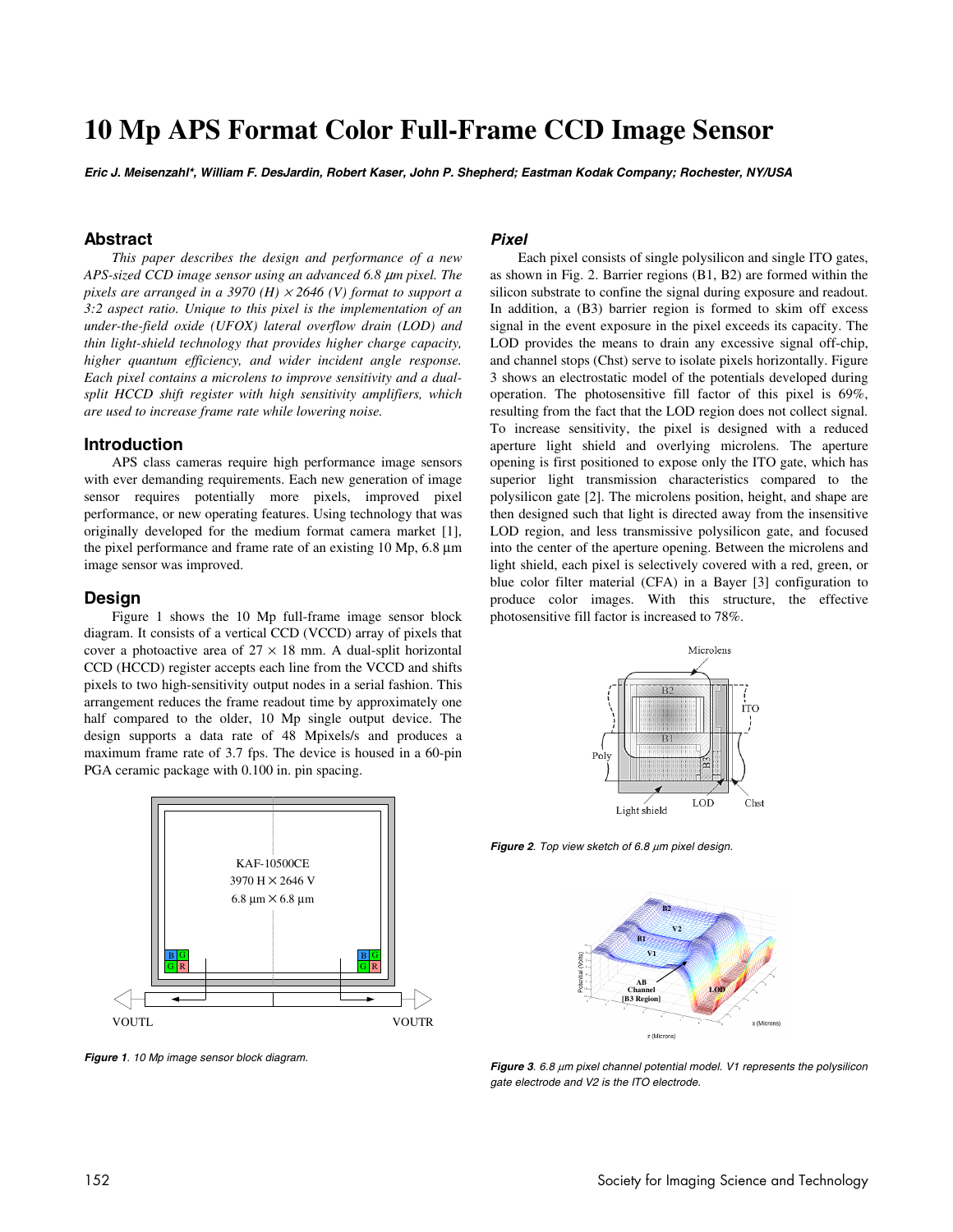# **UFOX LOD** [4]

To improve charge capacity, the LOD width is reduced to enlarge the area used to collect signal. In order to maintain the same antiblooming performance, it becomes necessary to decrease the resistance of the drain by increasing the dose of the implant. The problem with this approach in the conventional LOD structure, shown in Fig. 4, is that a gate-dependent breakdown occurs at a lower voltage as the LOD implant is increased. The source of the breakdown has been identified as band-band tunneling caused by high electric fields at the silicon-to-silicon dioxide interface. To alleviate this problem, the LOD implant is, instead, formed underneath the thick field oxide similar in nature to the channel stop formation, as shown in Fig. 5. This shifts the position and magnitude of the maximum electric field region under the field oxide where the overlying gate electrodes have almost no influence. The UFOX LOD, therefore, enables the use of higher implant doses without the breakdown problem, and the LOD width can be reduced without compromising antiblooming protection. More significant is the fact that, with a smaller LOD width, the charge capacity and quantum efficiency of the pixel is increased because of a higher fraction of charge collection area. Last, because more of the gate area is placed over a thick (field) oxide region, the clock capacitance is reduced, resulting in improved line rates and lower power dissipation.



**Figure 4**. Electrostatic model of conventional LOD. The view shown is the horizontal cross-section through the B3 region of Fig. 2.



**Figure 5**. Electrostatic model of UFOX LOD.

## **Thin Light Shield** [5]

Common among current KAF-series image sensors is a metallization process that uses a bilayer of thick aluminum (Al) on top of a thinner TiW film. The two films are deposited in sequence and subsequently patterned and etched as one. This bilayer stack is used for routing clock and bias lines to gates and drains as well as for forming the light shield in the array of pixels. The pixel light shield is used in two ways. First, pixels around the periphery of the device are completely covered with the light shield in order to establish a good dark reference that tracks with temperature, and, secondly, the light shield is placed around the border of photoactive pixels in order to reduce color crosstalk between adjacent pixels. The thin light shield process is an idea that simply removes the aluminum only in areas where photosensitive pixels are to be defined. Holes in the remaining thin TiW layer are then etched to form apertures. This leaves the TiW film to provide color separation while the rest of the device remains as an Al/TiW stack. The optical density that a TiW-only film exhibits is about 3.0. This optical density is acceptable in photosensitive pixels but not in the dark reference pixels. Hence, the aluminum is retained over dark pixels. Using the thin light shield technology, the topography of the pixel is improved and the angle response is extended as light is more easily focused through the aperture opening, as illustrated in the SEM cross-sections of Figs. 6 and 7.



**Figure 6**. SEM vertical cross-section of older 6.8 µm pixel with standard Al/TiW light shield process. Sketches of light rays are used to illustrate how the light is directed through the light shield aperture opening. When the rays enter at an angle, the focused ray bundle is translated away from the center of the aperture opening  $(C_L)$  and one of the light rays (X) hits the opaque light shield and cannot be collected in the pixel, resulting in a loss of signal.



**Figure 7**. SEM vertical cross-section of new 10 Mp, 6.8 µm pixel device with TiW-only light shield process. Using similar illustrations of light ray sketches as in Fig. 6, note how it is possible to accept a wider range of incident light angles without a loss in signal.